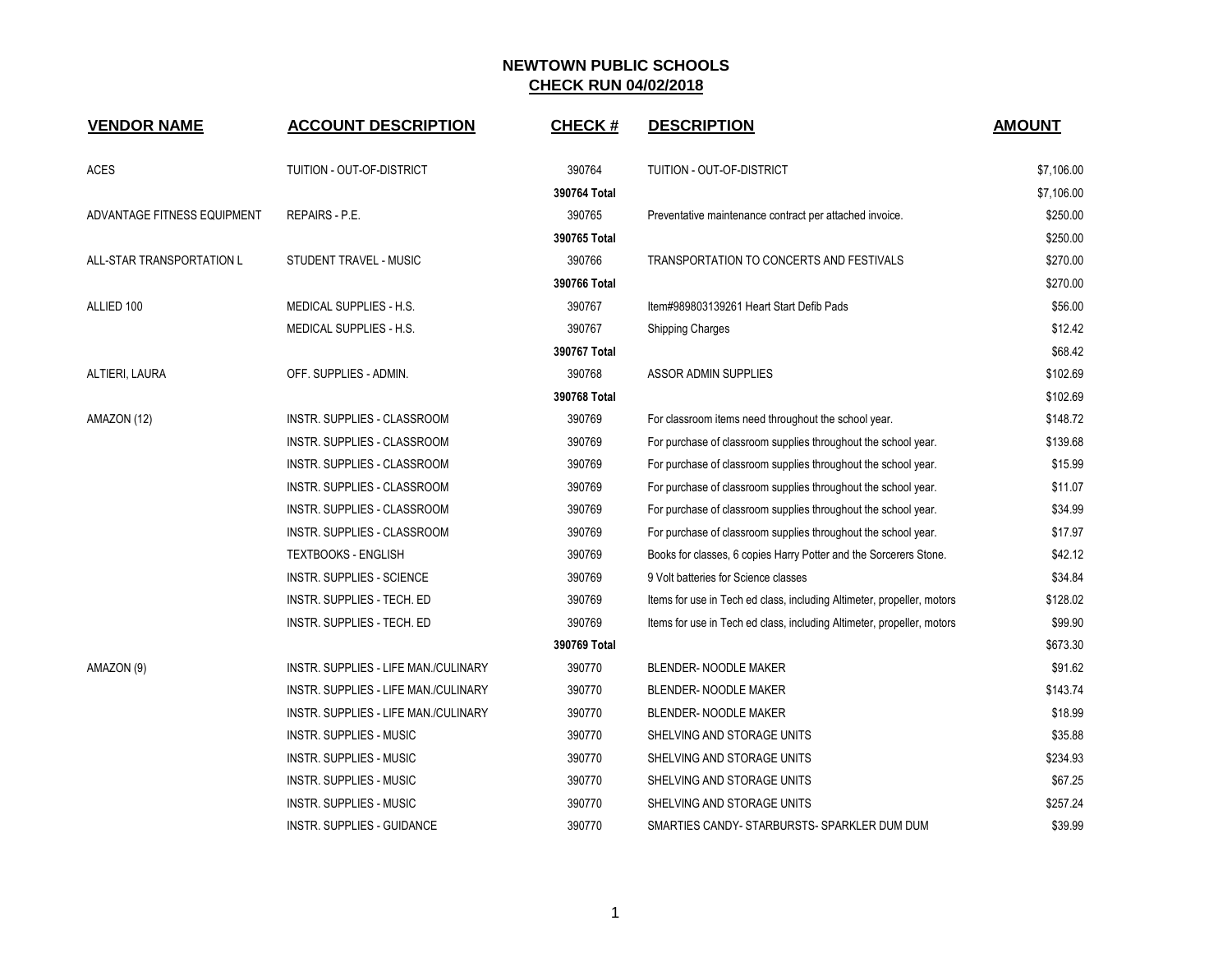| <b>VENDOR NAME</b>               | <b>ACCOUNT DESCRIPTION</b>       | <b>CHECK#</b> | <b>DESCRIPTION</b>                                                | <b>AMOUNT</b> |
|----------------------------------|----------------------------------|---------------|-------------------------------------------------------------------|---------------|
| AMAZON (9)                       | INSTR. SUPPLIES - GUIDANCE       | 390770        | SMARTIES CANDY- STARBURSTS- SPARKLER DUM DUM                      | \$55.15       |
|                                  | INSTR. SUPPLIES - GUIDANCE       | 390770        | POST ITS                                                          | \$36.18       |
|                                  |                                  | 390770 Total  |                                                                   | \$980.97      |
| AMERICAN RED CROSS               | STAFF TRAIN. - HEALTH ADMIN.     | 390771        | CPR/FIRST AID TRAINING 2017/18                                    | \$720.00      |
|                                  |                                  | 390771 Total  |                                                                   | \$720.00      |
| ANTHEM BLUE CROSS AN             | P/R - VOLUNTARY VISION INS.      | 390772        | <b>ANTHEM VISION</b>                                              | \$1,058.70    |
|                                  |                                  | 390772 Total  |                                                                   | \$1,058.70    |
| <b>ANTHEM LIFE</b>               | P/R - VOLUNTARY LIFE INS.        | 390773        | <b>ANTHEM LIFE</b>                                                | \$1,658.05    |
|                                  | P/R - VOLUNTARY LTD INS.         | 390773        | <b>ANTHEM LTD</b>                                                 | \$3,631.68    |
|                                  |                                  | 390773 Total  |                                                                   | \$5,289.73    |
| ARC SPORTS                       | <b>INSTR. SUPPLIES - SPORTS</b>  | 390774        | Spring Season Baseballs/Tennis Balls/Jump Ropes/Scorebooks        | \$2,066.30    |
|                                  |                                  | 390774 Total  |                                                                   | \$2,066.30    |
| ARDINO, ERIN                     | STAFF TRAIN. - STAFF DEVELOP.    | 390775        | <b>PLAYMAKERS SUPPLIES</b>                                        | \$164.01      |
|                                  |                                  | 390775 Total  |                                                                   | \$164.01      |
| ARTISTIC DESIGNS LLC             | <b>EMERGENCY REPAIRS - M.S.</b>  | 390776        | SEWER REPAIR - NMS                                                | \$6,250.00    |
|                                  |                                  | 390776 Total  |                                                                   | \$6,250.00    |
| <b>AT&amp;T MOBILITY</b>         | <b>TELEPHONE &amp; CABLE</b>     | 390777        | MOBIL PHONE 2017/18                                               | \$128.04      |
|                                  |                                  | 390777 Total  |                                                                   | \$128.04      |
| <b>BER</b>                       | STAFF TRAIN. - NONPUBLIC         | 390778        | Priority Code: 166112 Reg for School Nurses Best Practice         | \$259.00      |
|                                  |                                  | 390778 Total  |                                                                   | \$259.00      |
| BRADBURY, GINA P.T.              | STAFF TRAVEL - PUPIL SERV.       | 390779        | TRAVEL FEB 2018                                                   | \$31.17       |
|                                  |                                  | 390779 Total  |                                                                   | \$31.17       |
| <b>BROOKS ENVIRONMENTAL CONS</b> | PROF. SERV. - B. & G.            | 390780        | MOLD INSPECTION F WING MATH OFFICES - NHS                         | \$720.00      |
|                                  |                                  | 390780 Total  |                                                                   | \$720.00      |
| CABE                             | STAFF TRAVEL - B.O.E.            | 390781        | CABE DAY ON THE HILL 03/15/18                                     | \$30.00       |
|                                  |                                  | 390781 Total  |                                                                   | \$30.00       |
| <b>CASBO</b>                     | STAFF TRAIN. - BUS. SERV.        | 390782        | 2018 INSTITUTE II                                                 | \$395.00      |
|                                  |                                  | 390782 Total  |                                                                   | \$395.00      |
| CED                              | <b>B&amp;G SUPPLIES - MAINT.</b> | 390783        | LED LAMPS - MAINT SUPPLIES                                        | \$3,420.00    |
|                                  |                                  | 390783 Total  |                                                                   | \$3,420.00    |
| CES                              | STAFF TRAIN. - STAFF DEVELOP.    | 390784        | Registration Session 1: March 22, 2018 & Session 2 April 26, 2018 | \$125.00      |
|                                  |                                  | 390784 Total  |                                                                   | \$125.00      |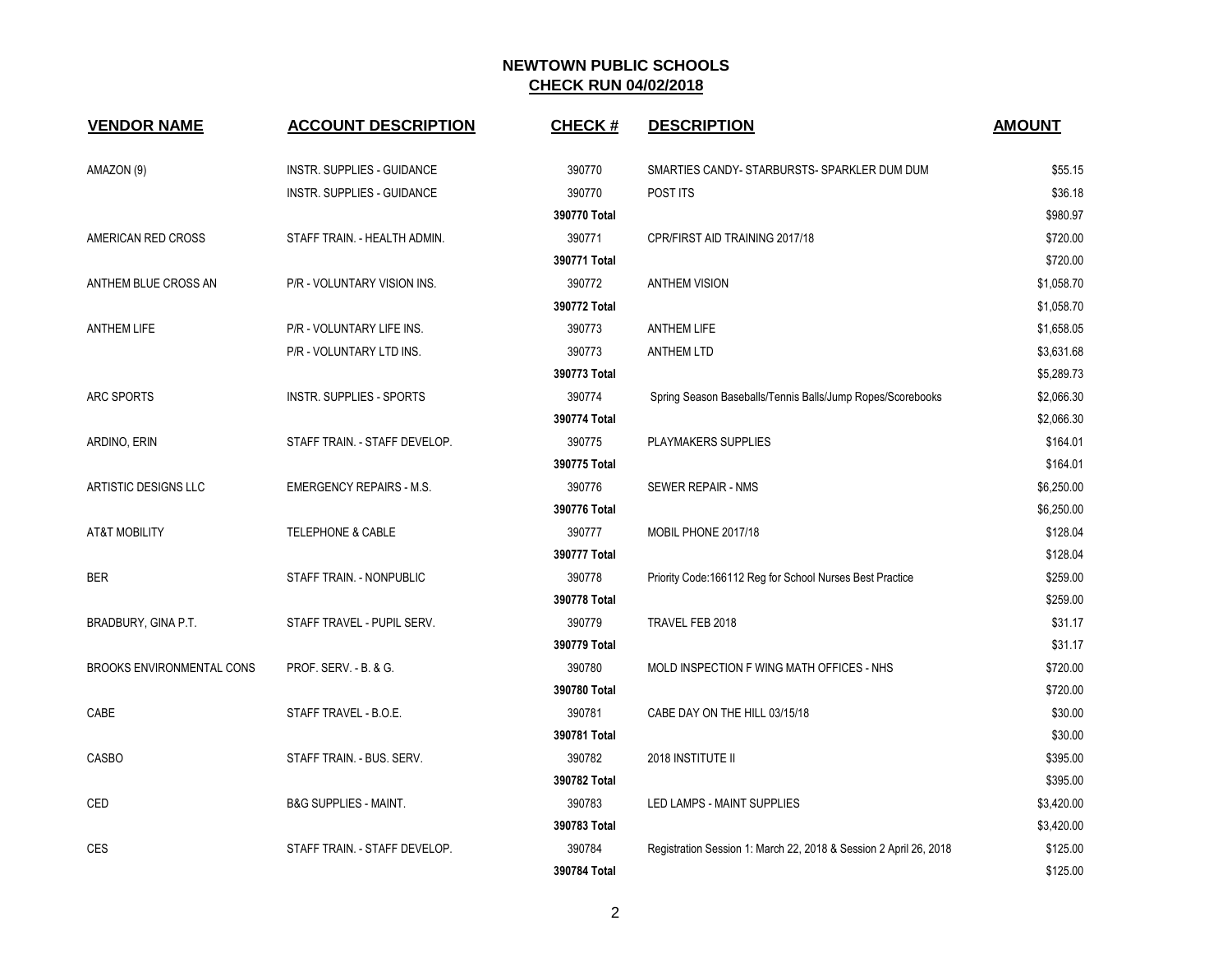| <b>VENDOR NAME</b>          | <b>ACCOUNT DESCRIPTION</b>             | <b>CHECK#</b> | <b>DESCRIPTION</b>                                           | <b>AMOUNT</b> |
|-----------------------------|----------------------------------------|---------------|--------------------------------------------------------------|---------------|
| CHARTER COMMUNICATION       | <b>TELEPHONE &amp; CABLE</b>           | 390785        | SERV 2017/18                                                 | \$3,193.55    |
|                             |                                        | 390785 Total  |                                                              | \$3,193.55    |
| CONN CUSTOM AQUATICS LLC    | B. & G. REPAIRS - H.S.                 | 390786        | POOL CHEMICAL MONITORING SYSTEM REPAIR - NHS                 | \$380.00      |
|                             |                                        | 390786 Total  |                                                              | \$380.00      |
| CONNEC-TO-TALK              | PROF. SERV. - PSYCH/MED. EVAL.         | 390787        | BCBA CONSULT 03/19-03/23/18                                  | \$2,337.50    |
|                             | PROF. SERV. - PSYCH/MED. EVAL.         | 390787        | ABA SERV 03/19-03/23/18                                      | \$1,240.00    |
|                             |                                        | 390787 Total  |                                                              | \$3,577.50    |
| <b>COTTON, KRISTINE</b>     | TUTORS - HOMEBOUND                     | 390788        | SERV 02/11/18-03/25/18                                       | \$451.00      |
|                             |                                        | 390788 Total  |                                                              | \$451.00      |
| CPI (CRISIS PREVENTION IN   | MEMBERSHIPS - PUPIL SERV.              | 390789        | <b>RENEWAL FOR CPI</b>                                       | \$150.00      |
|                             |                                        | 390789 Total  |                                                              | \$150.00      |
| <b>CREC</b>                 | MEMBERSHIPS - BUS. SERV.               | 390790        | MEMBERSHIP CT CONSORTIUM                                     | \$100.00      |
|                             |                                        | 390790 Total  |                                                              | \$100.00      |
| DELL MARKETING L.P.         | EQUIPMENT - INFO. TECH.                | 390791        | OptiPlex 3050 SFF, i5, Win 10 Pro, 8GB, 256 GB SATA SSD, DVD | \$60,323.00   |
|                             |                                        | 390791 Total  |                                                              | \$60,323.00   |
| DISCOUNT SCHOOL SUPPLY      | OTHER SUPPLIES - STAFF DEVELOP.        | 390792        | <b>MAGNET SET (84133)</b>                                    | \$882.54      |
|                             |                                        | 390792 Total  |                                                              | \$882.54      |
| DNR LABORATORIES LLC        | CAPITAL OUTLAY-NHS AUDITORIUM PHASE II | 390793        | D&B B22 SUBWOOFERS W/TRADE-IN                                | \$8,400.00    |
|                             | CAPITAL OUTLAY-NHS AUDITORIUM PHASE II | 390793        | <b>FREIGHT</b>                                               | \$500.00      |
|                             |                                        | 390793 Total  |                                                              | \$8,900.00    |
| ELITE ROOFING & RESTORATION | <b>EMERGENCY REPAIRS - M.G.</b>        | 390794        | <b>ROOF REPAIRS - MG</b>                                     | \$3,684.30    |
|                             |                                        | 390794 Total  |                                                              | \$3,684.30    |
| EVERSOURCE (ELEC-BOE)       | ELECTRICITY - S.H.                     | 390795        | ELEC 51466947041 16,512. KWH                                 | \$9,794.17    |
|                             | ELECTRICITY - M.G.                     | 390795        | ELEC 51171733009 20,160. KWH                                 | \$3,273.94    |
|                             | ELECTRICITY - HOM.                     | 390795        | ELEC 51844633024 17,280. KWH                                 | \$8,269.18    |
|                             |                                        | 390795 Total  |                                                              | \$21,337.29   |
| EVERSOURCE (GAS-BOE)        | PROPANE & NATURAL GAS - H.S.           | 390796        | GAS 57379855042 265.68 CCF                                   | \$467.14      |
|                             |                                        | 390796 Total  |                                                              | \$467.14      |
| FOLLETT SCHOOL SOLUTIONS    | INSTR. SUPPLIES - CLASSROOM            | 390797        | The Report Card by Andrew Clements, Order #30475W6           | \$262.20      |
|                             | INSTR. SUPPLIES - CLASSROOM            | 390797        | Frindle by Andrew Clements, Order #34464X9                   | \$262.20      |
|                             |                                        | 390797 Total  |                                                              | \$524.40      |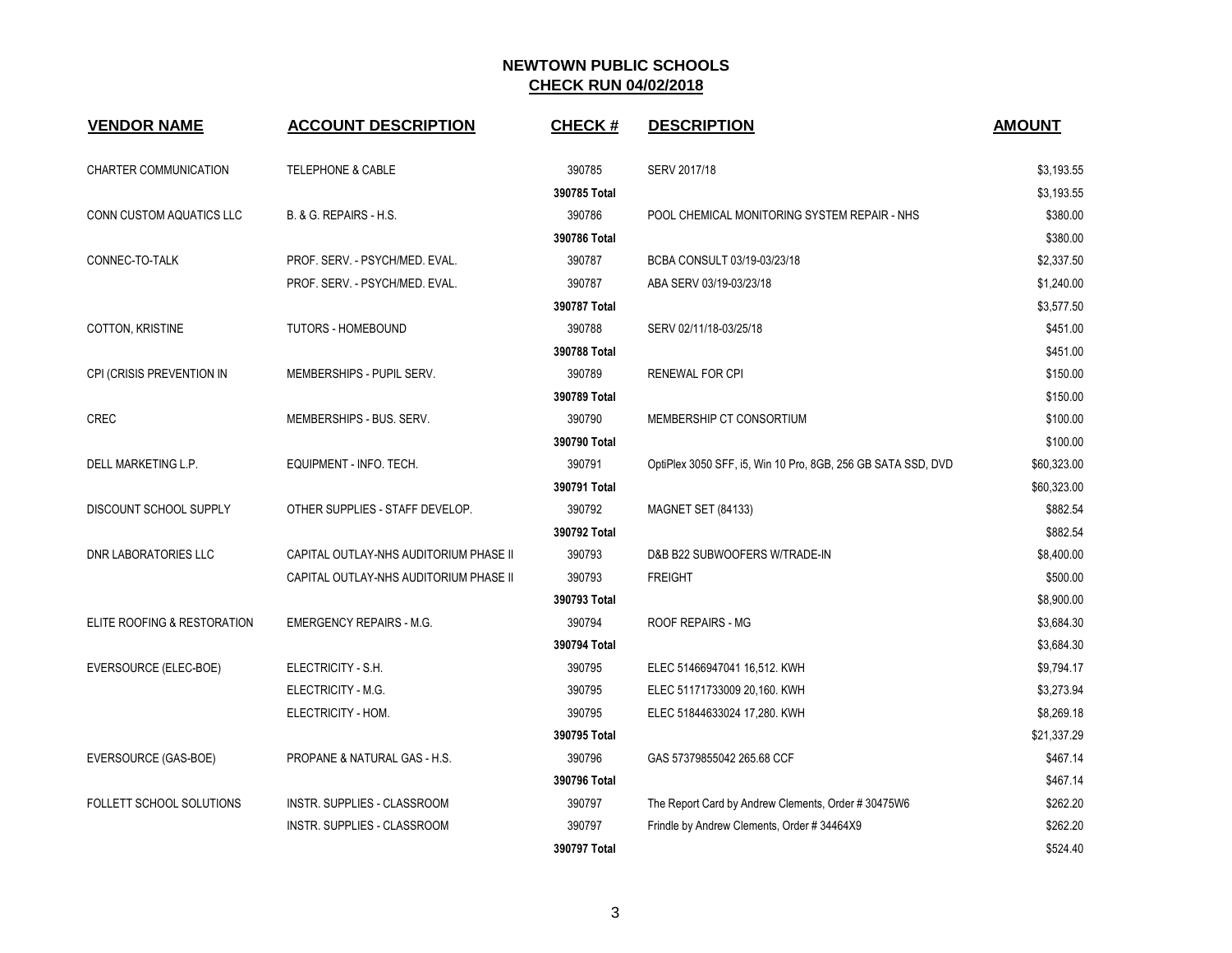| <b>VENDOR NAME</b>           | <b>ACCOUNT DESCRIPTION</b>          | <b>CHECK#</b> | <b>DESCRIPTION</b>                                          | <b>AMOUNT</b> |
|------------------------------|-------------------------------------|---------------|-------------------------------------------------------------|---------------|
|                              |                                     |               |                                                             |               |
| <b>FOREMAN SCHOOL</b>        | TUITION - OUT-OF-DISTRICT           | 390798        | TUITION - OUT-OF-DISTRICT                                   | \$20,000.00   |
|                              | TUITION - OUT-OF-DISTRICT           | 390798        | TUITION - OUT-OF-DISTRICT                                   | \$20,000.00   |
|                              |                                     | 390798 Total  |                                                             | \$40,000.00   |
| GALLO, CORNELIA L., M.D.     | PROF. SERV. - PSYCH/MED. EVAL.      | 390799        | PROF. SERV. - PSYCH/MED. EVAL.                              | \$4,995.00    |
|                              |                                     | 390799 Total  |                                                             | \$4,995.00    |
| <b>GLOBAL MECHANICAL LLC</b> | <b>EMERGENCY REPAIRS - M.S.</b>     | 390800        | HVAC ISSUES WEIGHT ROOM - NMS                               | \$4,445.59    |
|                              |                                     | 390800 Total  |                                                             | \$4,445.59    |
| HAT CITY PAPER & SUP         | <b>B&amp;G SUPPLIES - CUSTODIAL</b> | 390801        | PAPER PRODUCTS / FOAM SOAP - CUST SUPPLIES                  | \$2,565.20    |
|                              |                                     | 390801 Total  |                                                             | \$2,565.20    |
| <b>HEINEMANN</b>             | <b>INSTR. SUPPLIES - CLASSROOM</b>  | 390802        | Word Detectives: Strategies for Using High Frequency Words  | \$179.86      |
|                              | INSTR. SUPPLIES - CLASSROOM         | 390802        | Mystery Foundational Skills in Disguise, Gr. 3              | \$143.86      |
|                              | INSTR. SUPPLIES - CLASSROOM         | 390802        | Up the Ladder Accessing, Grades 3-6, Writing Units of Study | \$95.00       |
|                              | <b>INSTR. SUPPLIES - CLASSROOM</b>  | 390802        | Shipping and Handling charges                               | \$41.87       |
|                              |                                     | 390802 Total  |                                                             | \$460.59      |
| <b>HOUGHTON MIFFLIN COM</b>  | INSTR. SUPPLIES - CLASSROOM         | 390803        | Rigby Platinum Collection, Single Copy Collection Red       | \$192.00      |
|                              | INSTR. SUPPLIES - CLASSROOM         | 390803        | 6 pk. The Bumper Cars, Order # ISBN-13/EAN: 9781418901615   | \$48.00       |
|                              | INSTR. SUPPLIES - CLASSROOM         | 390803        | A Home for Little Teddy, Order # ISBN-13/EAN: 9781418900434 | \$8.00        |
|                              | INSTR. SUPPLIES - CLASSROOM         | 390803        | The Merry Go Round, Order #ISBN-13/EAN: 9781418900236       | \$8.00        |
|                              | INSTR. SUPPLIES - CLASSROOM         | 390803        | The Flower Girl, Order # ISBN: 9781418900403                | \$8.00        |
|                              | INSTR. SUPPLIES - CLASSROOM         | 390803        | The Lazy Pig, Order # ISBN-13/EAN: 9781418900229            | \$8.00        |
|                              | INSTR. SUPPLIES - CLASSROOM         | 390803        | Shipping and Handling charges                               | \$28.56       |
|                              |                                     | 390803 Total  |                                                             | \$300.56      |
| JOHNSON JULIANN RN           | MEMBERSHIPS - ELEM.                 | 390804        | CT RN RENEWAL                                               | \$110.00      |
|                              |                                     | 390804 Total  |                                                             | \$110.00      |
| K - MAN GLASS CORP           | B. & G. REPAIRS - M.G.              | 390805        | FURNISH/INSTALL HARDWARE TO 12 WINDOWS - MG                 | \$4,250.00    |
|                              |                                     | 390805 Total  |                                                             | \$4,250.00    |
| LAKESHORE LEARNING M         | INSTR. SUPPLIES - CLASSROOM         | 390806        | CARPETS-TT669 Alpha Carpet 9 x 12                           | \$2,203.40    |
|                              | INSTR. SUPPLIES - CLASSROOM         | 390806        | GG569 US ACTIVITY Carpet 9 x 12                             | \$881.36      |
|                              | INSTR. SUPPLIES - CLASSROOM         | 390806        | DD497 Numbers-Letters Carpet 9 x 12, PTA reimbursement      | \$440.68      |
|                              |                                     | 390806 Total  |                                                             | \$3,525.44    |
| LEAHY'S FUELS INC.           | PROPANE & NATURAL GAS - H.S.        | 390807        | GAS 143.0 UNITS H/S                                         | \$298.87      |
|                              |                                     | 390807 Total  |                                                             | \$298.87      |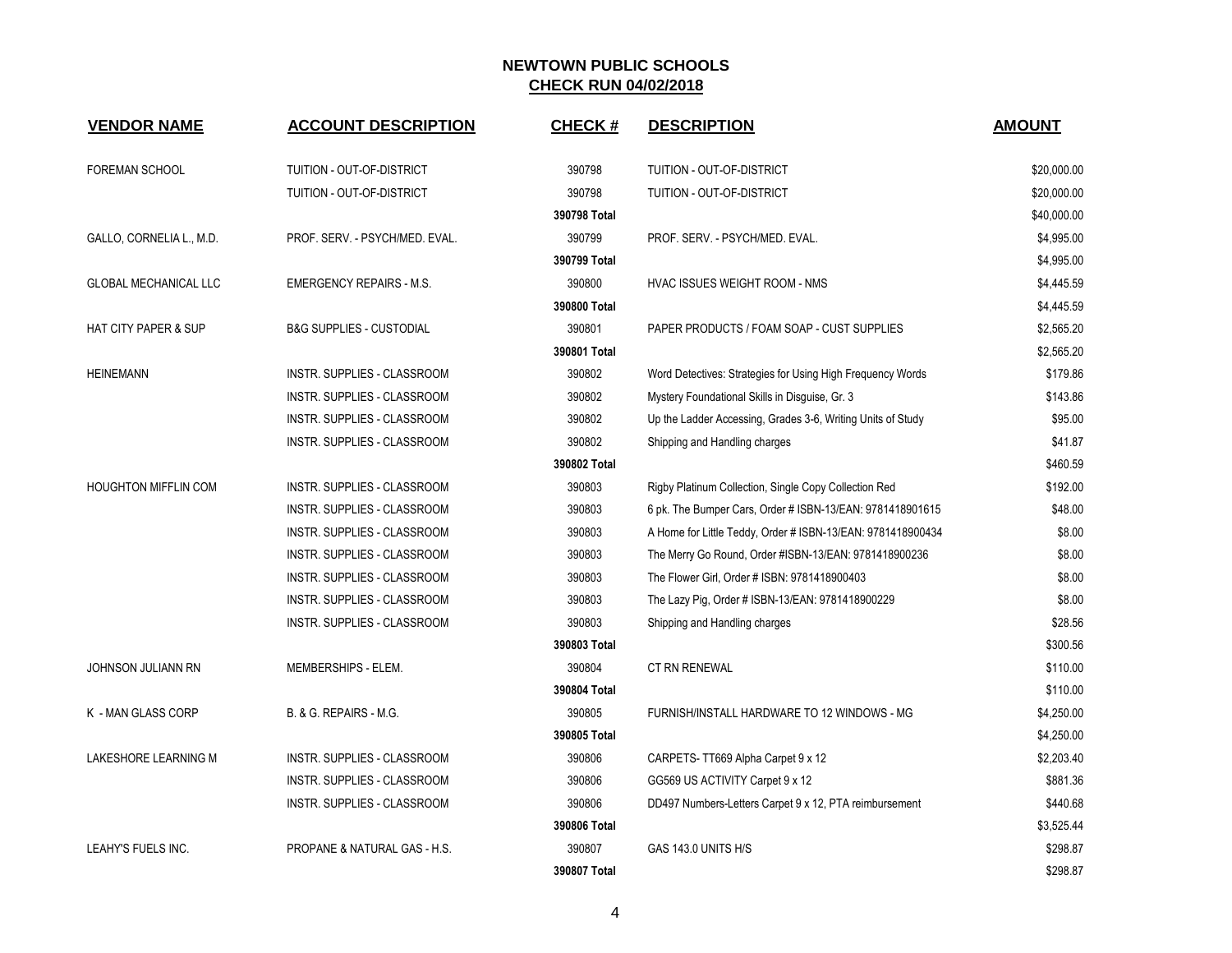| <b>VENDOR NAME</b>        | <b>ACCOUNT DESCRIPTION</b>       | <b>CHECK#</b> | <b>DESCRIPTION</b>                                               | <b>AMOUNT</b> |
|---------------------------|----------------------------------|---------------|------------------------------------------------------------------|---------------|
| MAC GILL WILLIAM & C      | MEDICAL SUPPLIES - NONPUBLIC     | 390808        | Item# 1781 Sugar Free Cough Drops                                | \$4.56        |
|                           | MEDICAL SUPPLIES - NONPUBLIC     | 390808        | Item# 16274 Children's Acetaminophen Liq                         | \$5.70        |
|                           | MEDICAL SUPPLIES - NONPUBLIC     | 390808        | Item# 1208 Ibuprofen Tabs 200 mg                                 | \$11.86       |
|                           | MEDICAL SUPPLIES - H.S.          | 390808        | Item# 50601 Cough Drops-Bulk                                     | \$50.34       |
|                           |                                  | 390808 Total  |                                                                  | \$72.46       |
| MASON W.B. INC.           | OFF. SUPPLIES - BUS. SERV.       | 390809        | <b>SUPPLIES 2017/18</b>                                          | \$52.36       |
|                           | OFF. SUPPLIES - BUS. SERV.       | 390809        | COFFEE 2017/18                                                   | \$79.73       |
|                           | OFF. SUPPLIES - BUS. SERV.       | 390809        | <b>SUPPLIES 2017/18</b>                                          | \$25.93       |
|                           | OFF. SUPPLIES - BUS. SERV.       | 390809        | WATER 2017/18                                                    | \$24.95       |
|                           | INSTR. SUPPLIES - WORLD LANG.    | 390809        | World Language basic supplies -- pencils, pens, composition book | \$25.98       |
|                           | INSTR. SUPPLIES - CLASSROOM      | 390809        | Chart Paper & Pencils - No Shipping                              | \$88.80       |
|                           | INSTR. SUPPLIES - CLASSROOM      | 390809        | 40 cases of white copy paper, WBM 21200, 8.5 x 11 inches         | \$878.00      |
|                           | OFF. SUPPLIES - H.S.             | 390809        | Item# BRTTN450 Brother Toner Cartridge                           | \$99.98       |
|                           | INSTR. SUPPLIES - SOC. STUDIES   | 390809        | White 3x5 index cards, assorted color 3x5 index cards, pencils   | \$37.12       |
|                           | INSTR. SUPPLIES - ENGLISH        | 390809        | Expo cleaner, folders, report cover                              | \$69.16       |
|                           | INSTR. SUPPLIES - SCIENCE        | 390809        | Expo cleaner, folders, report covers                             | \$95.69       |
|                           | <b>INSTR. SUPPLIES - SCIENCE</b> | 390809        | Expo cleaner, folders, report covers                             | \$19.77       |
|                           | INSTR. SUPPLIES - SCIENCE        | 390809        | Expo cleaner, folders, report covers                             | \$19.77       |
|                           | INSTR. SUPPLIES - SOC. STUDIES   | 390809        | Expandable poly file folders (x4). Box of k-cups. No shipping.   | \$61.95       |
|                           |                                  | 390809 Total  |                                                                  | \$1,579.19    |
| MCKENNEY MECHANICAL CONTR | <b>EMERGENCY REPAIRS - H.S.</b>  | 390810        | <b>GREENHOUSE UNIT HEATER REPAIR - NHS</b>                       | \$773.30      |
|                           |                                  | 390810 Total  |                                                                  | \$773.30      |
| <b>MEMOLI, MATT</b>       | STAFF TRAVEL - CLASSROOM         | 390811        | TRAVEL JAN-MARCH 2018 EVENTS                                     | \$442.49      |
|                           |                                  | 390811 Total  |                                                                  | \$442.49      |
| <b>MITCHELL</b>           | FUEL FOR VEHICLES - TRANS.       | 390812        | INV WAS SHORT DUE TO PRICE INGRESS                               | \$90.00       |
|                           | FUEL FOR VEHICLES - TRANS.       | 390812        | INV WAS SHORT DUE TO PRICE INGRESS                               | \$83.41       |
|                           | FUEL FOR VEHICLES - TRANS.       | 390812        | INV WAS SHORT DUE TO PRICE INGRESS                               | \$50.01       |
|                           | FUEL FOR VEHICLES - TRANS.       | 390812        | INV WAS SHORT DUE TO PRICE INGRESS                               | \$140.00      |
|                           | FUEL FOR VEHICLES - TRANS.       | 390812        | INV WAS SHORT DUE TO PRICE INGRESS                               | \$45.16       |
|                           |                                  | 390812 Total  |                                                                  | \$408.58      |
| MOBILE MINI, INC.         | <b>EQUIP RENTAL - SPORTS</b>     | 390813        | <b>CONTAINER RENTAL</b>                                          | \$95.00       |
|                           |                                  | 390813 Total  |                                                                  | \$95.00       |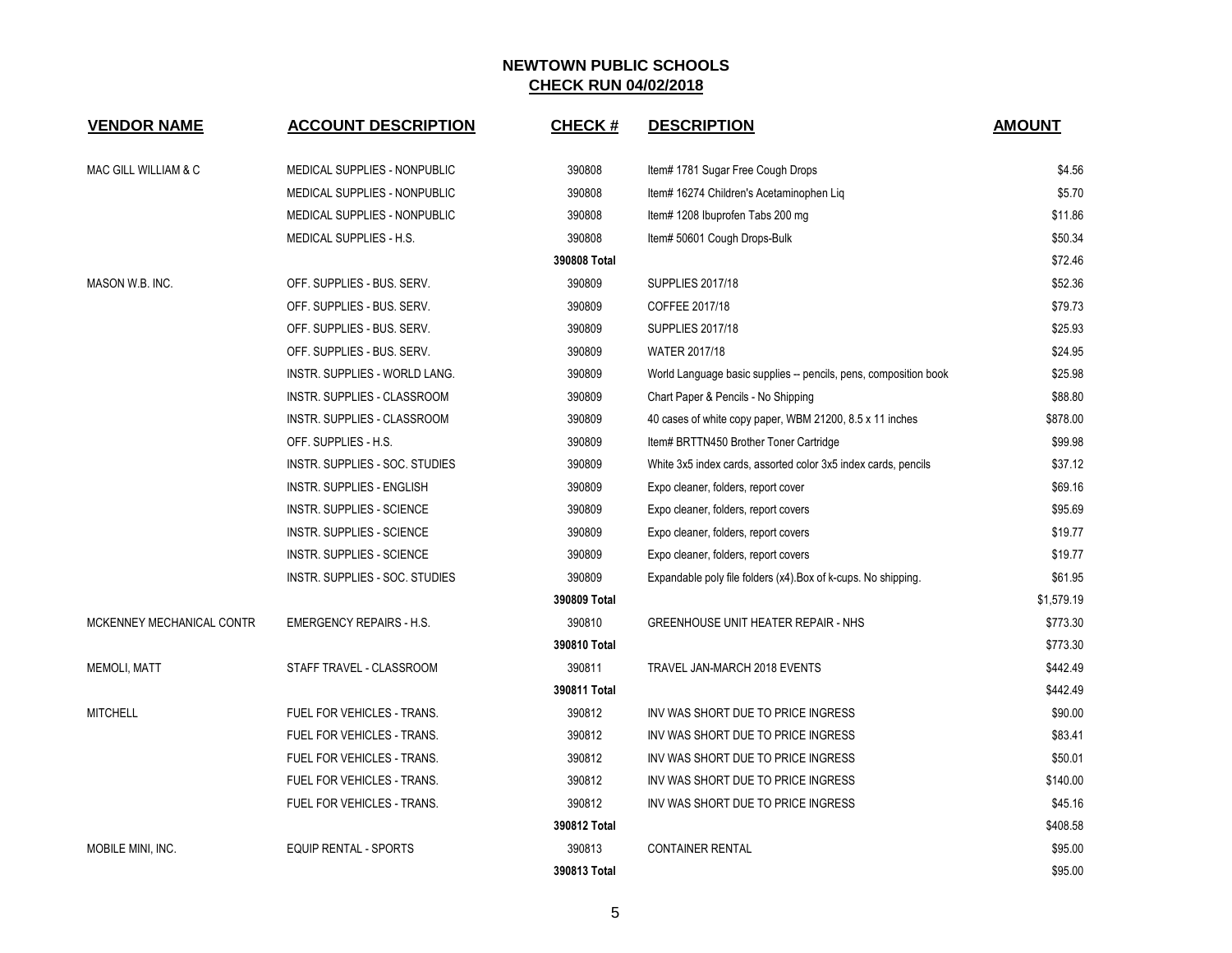| <b>VENDOR NAME</b>              | <b>ACCOUNT DESCRIPTION</b>      | <b>CHECK#</b> | <b>DESCRIPTION</b>                                                   | <b>AMOUNT</b> |
|---------------------------------|---------------------------------|---------------|----------------------------------------------------------------------|---------------|
| <b>MORETTI, CHRIS</b>           | STAFF TRAIN. - ADMIN.           | 390814        | <b>LUNCH</b>                                                         | \$34.56       |
|                                 |                                 | 390814 Total  |                                                                      | \$34.56       |
| PALMER, BARRY                   | <b>INSTR. SUPPLIES - SPORTS</b> | 390815        | <b>LEATHER BAL/N</b>                                                 | \$114.99      |
|                                 |                                 | 390815 Total  |                                                                      | \$114.99      |
| PCM-G                           | INSTR. SUPPLIES - CLASSROOM     | 390816        | Fax Machine Toner, Brother, PC201, Black print ribbons               | \$55.90       |
|                                 |                                 | 390816 Total  |                                                                      | \$55.90       |
| PEPPER J.W. & SON IN            | <b>INSTR. SUPPLIES - MUSIC</b>  | 390817        | HIGH TECH FRO STRINGS- VIOLIN 5915921                                | \$119.90      |
|                                 | <b>INSTR. SUPPLIES - MUSIC</b>  | 390817        | HIGH TECH FOR STRINGS- CELLO- 59115947                               | \$71.94       |
|                                 | INSTR. SUPPLIES - MUSIC         | 390817        | <b>SHIPPING</b>                                                      | \$18.99       |
|                                 | <b>INSTR. SUPPLIES - MUSIC</b>  | 390817        | HIGH TECH FRO STRINGS- VIOLIN 5915921                                | \$59.95       |
|                                 | INSTR. SUPPLIES - MUSIC         | 390817        | HIGH TECH FOR STRINGS- CELLO- 59115947                               | \$11.99       |
|                                 |                                 | 390817 Total  |                                                                      | \$282.77      |
| POSTMASTER - NEWTOWN            | OFF. SUPPLIES - ADMIN.          | 390818        | Postcard stamps to be used for mailing for Student Showcase          | \$385.00      |
|                                 |                                 | 390818 Total  |                                                                      | \$385.00      |
| PROJECTOR LAMP SOURCE           | <b>SUPPLIES - LIBRARY</b>       | 390819        | Bulb for smartboard, Lamp Module PLSL7751-ELPLP79 Epson              | \$88.34       |
|                                 |                                 | 390819 Total  |                                                                      | \$88.34       |
| PURCELL, MARK                   | STAFF TRAIN. - B&G ADMIN.       | 390820        | PLUMBER CODE BOOK                                                    | \$101.03      |
|                                 |                                 | 390820 Total  |                                                                      | \$101.03      |
| RZ DESIGN ASSOCIATES INC.       | B. & G. IMPROVE - S.H.          | 390821        | LIGHTNING DAMAGE TO CAMERAS INVESTIGATION - SH                       | \$2,160.00    |
|                                 |                                 | 390821 Total  |                                                                      | \$2,160.00    |
| SANDY HOOK ACTIVITIES FUN       | STAFF TRAIN. - STAFF DEVELOP.   | 390822        | PLAYMAKERS DINNER 03/20/2018                                         | \$530.00      |
|                                 |                                 | 390822 Total  |                                                                      | \$530.00      |
| SCHOOL HEALTH CORPORATION       | MEDICAL SUPPLIES - ELEM.        | 390823        | Item #56108 Blood Pressure Cuff                                      | \$45.92       |
|                                 | MEDICAL SUPPLIES - H.S.         | 390823        | Item #21395 Kleenex                                                  | \$21.76       |
|                                 | MEDICAL SUPPLIES - H.S.         | 390823        | Item #21187 Pillowcases                                              | \$37.96       |
|                                 |                                 | 390823 Total  |                                                                      | \$105.64      |
| <b>TARRYWILE PARK &amp; MAN</b> | INSTR. SUPPLIES - WORLD LANG.   | 390824        | Refundable security deposit for rental of Tarrywile Mansion for Days | \$150.00      |
|                                 | INSTR. SUPPLIES - WORLD LANG.   | 390824        | Refundable security deposit for rental of Tarrywile Mansion for Days | \$150.00      |
|                                 |                                 | 390824 Total  |                                                                      | \$300.00      |
|                                 | INSTR. SUPPLIES - WORLD LANG.   | 390825        | Fee for rental of Tarrywile Mansion for Days of Immersion            | \$360.00      |
|                                 |                                 | 390825 Total  |                                                                      | \$360.00      |